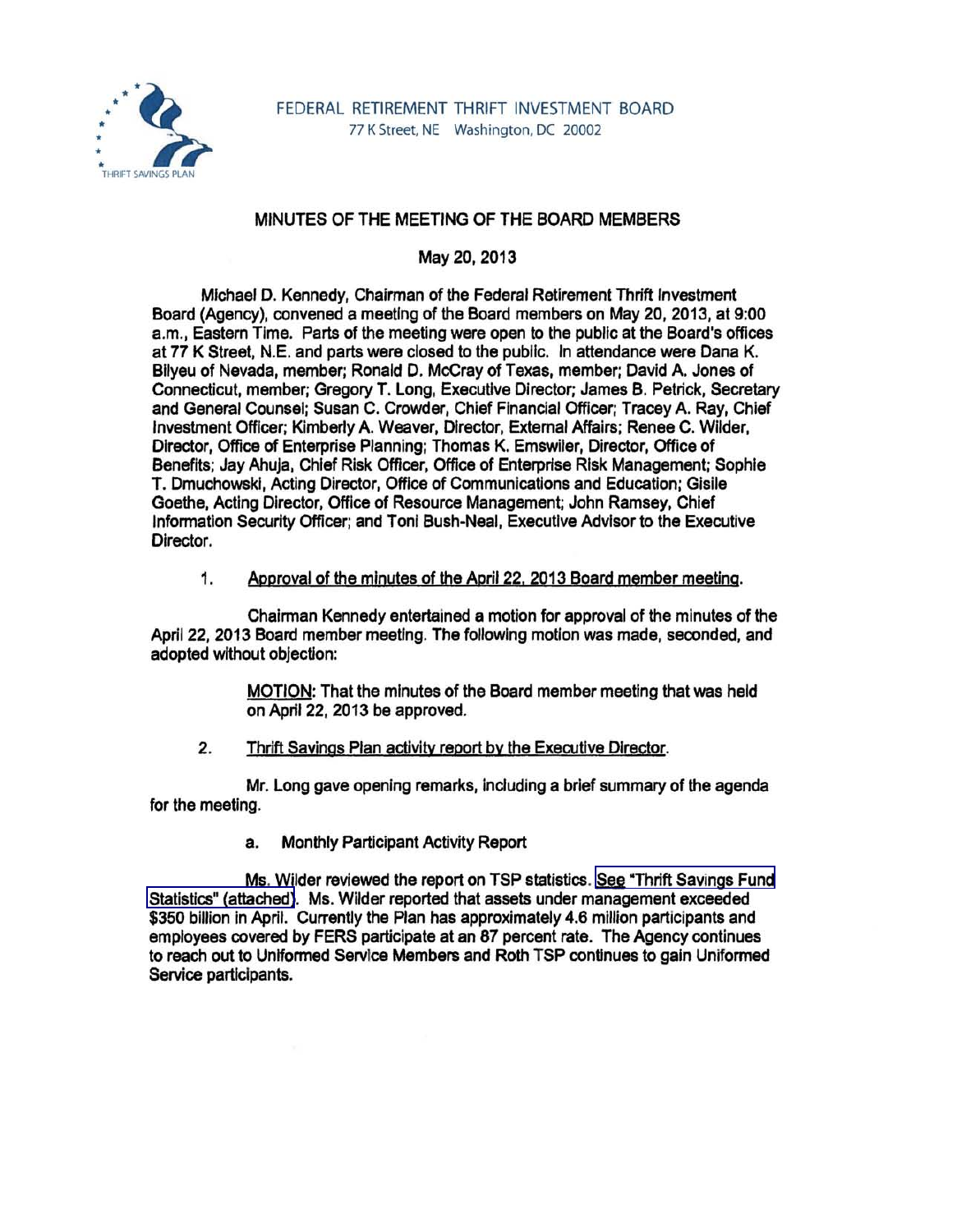b. Monthly Investment Performance Report

Ms. Ray reviewed the fund performance memorandum, entitled "[April](http://www.frtib.gov/pdf/minutes/MM-2013May-Att2.pdf)  2013 Performance Review - [G, F, C, S, I, and L Funds" \(attached\).](http://www.frtib.gov/pdf/minutes/MM-2013May-Att2.pdf) The first page compares BlackRock Funds' performance against their underlying indices both for the month of April and year-to-date. Ms. Ray pointed out that the tracking error in April for the F, C, and S Funds was extremely small, while the I Fund had a tracking error of eleven basis points due primarily to the tax effect.

For the month of April, the I Fund was up over five percent, while the C and S Funds were up less than two percent, and less than one percent, respectively. Year-to-date, the C Fund is up almost 18 percent, the S Fund up more than 19 percent, and the I Fund up 11 percent.

Lastly, Ms. Ray noted that in April, participants moved almost \$500 million into the L Funds, which continues a recent trend of L Fund participation. Since December 2012, over 50,000 participants have started participating in the L Funds.

c. Legislative Report

Ms. Weaver reported that President Obama nominated Mr. William Jasien to replace Board member Terrance Duffy. Mr. Jasien's nomination has been placed on the "privileged" list of nominations and a full Senate vote on the nomination could occur sometime in June or July. Ms. Weaver also reported that the Agency continues to monitor the debt limit situation, and while Treasury may draw on the G Fund, the law requires that the G Fund be made whole after the situation is resolved.

In addition, Ms. Weaver reported that the Employee Benefits Security Administration (EBSA) issued an advance notice of proposed rulemaking regarding lifetime income illustrations for defined contribution plans.

Mr. Long noted that the Agency already offers a version of a lifetime income illustration and that version is one example of the types of illustrations that EBSA is proposing to implement.

3. FY13 Strategic Plan Status.

Mr. Long reviewed the goals and metrics of the Agency's 2013 Strategic Plan. [See "Strategic Performance Metrics" \(attached\)](http://www.frtib.gov/pdf/minutes/MM-2013May-Att3.pdf). As part of that review, Mr. Long noted that the Agency has seen steady growth in participation among both civilian and uniformed service members. Mr. Long also noted that from an operational perspective, the Agency remains strong and is continually working to improve by examining its internal operations as well as examining the operations of other defined contribution plans.